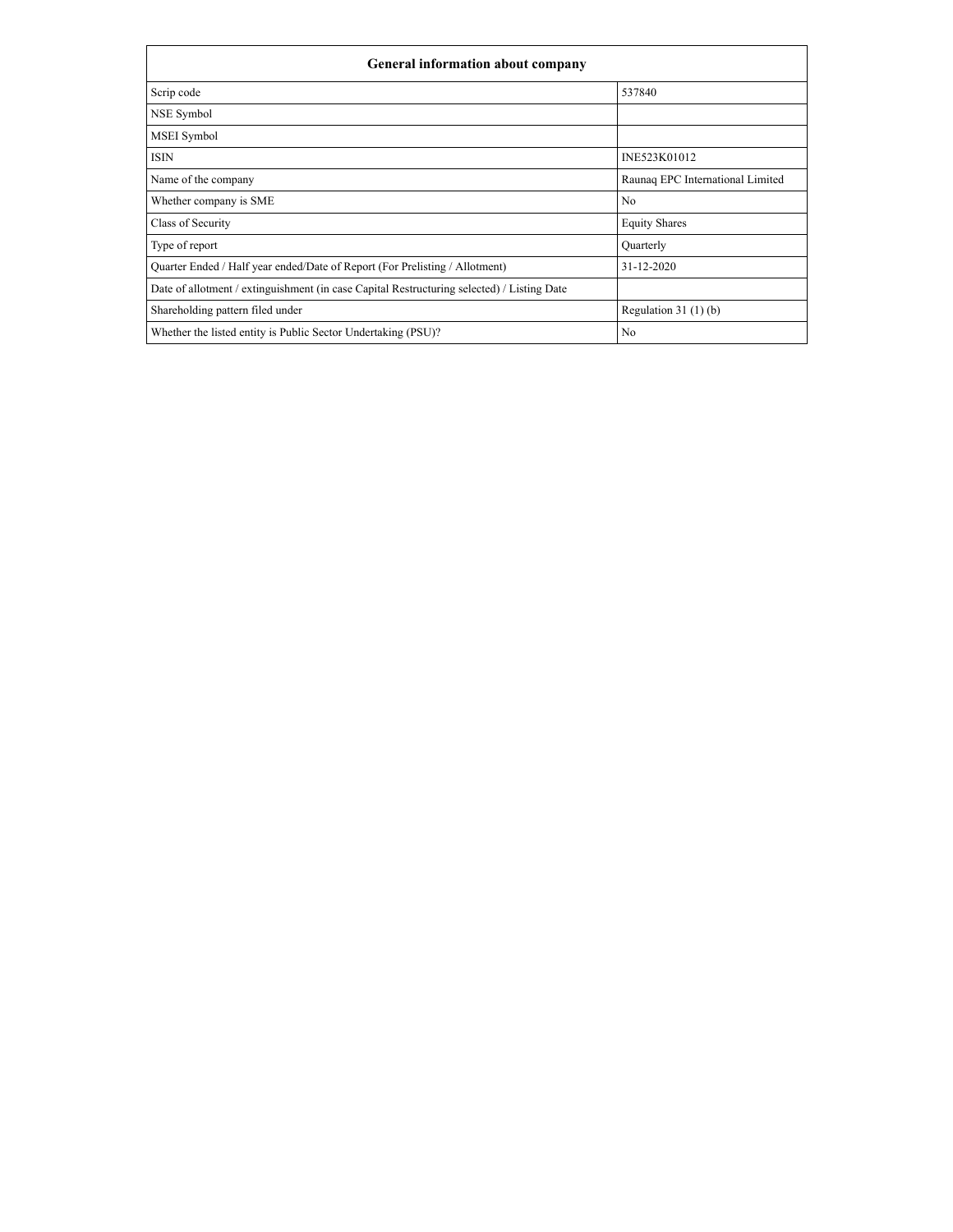| Sr.<br>No. | Particular                                                                                | Yes/No         | Promoter and<br>Promoter Group | Public<br>shareholder | Non Promoter-<br>Non Public |
|------------|-------------------------------------------------------------------------------------------|----------------|--------------------------------|-----------------------|-----------------------------|
|            | Whether the Listed Entity has issued any partly paid up shares?                           | No             | No                             | No                    | N <sub>o</sub>              |
| 2          | Whether the Listed Entity has issued any Convertible Securities                           | No             | No                             | N <sub>o</sub>        | No                          |
| 3          | Whether the Listed Entity has issued any Warrants?                                        | N <sub>o</sub> | N <sub>o</sub>                 | N <sub>o</sub>        | N <sub>o</sub>              |
| 4          | Whether the Listed Entity has any shares against which<br>depository receipts are issued? | N <sub>o</sub> | No                             | N <sub>o</sub>        | No                          |
| 5          | Whether the Listed Entity has any shares in locked-in?                                    | No             | No                             | N <sub>o</sub>        | No                          |
| 6          | Whether any shares held by promoters are pledge or otherwise<br>encumbered?               | No             | N <sub>o</sub>                 |                       |                             |
|            | Whether company has equity shares with differential voting<br>rights?                     | N <sub>o</sub> | No                             | N <sub>o</sub>        | No                          |
| 8          | Whether the listed entity has any significant beneficial owner?                           | Yes            |                                |                       |                             |

1/15/2021 SHP. Https://www.com/second-com/second-com/second-com/second-com/second-com/second-com/second-com/se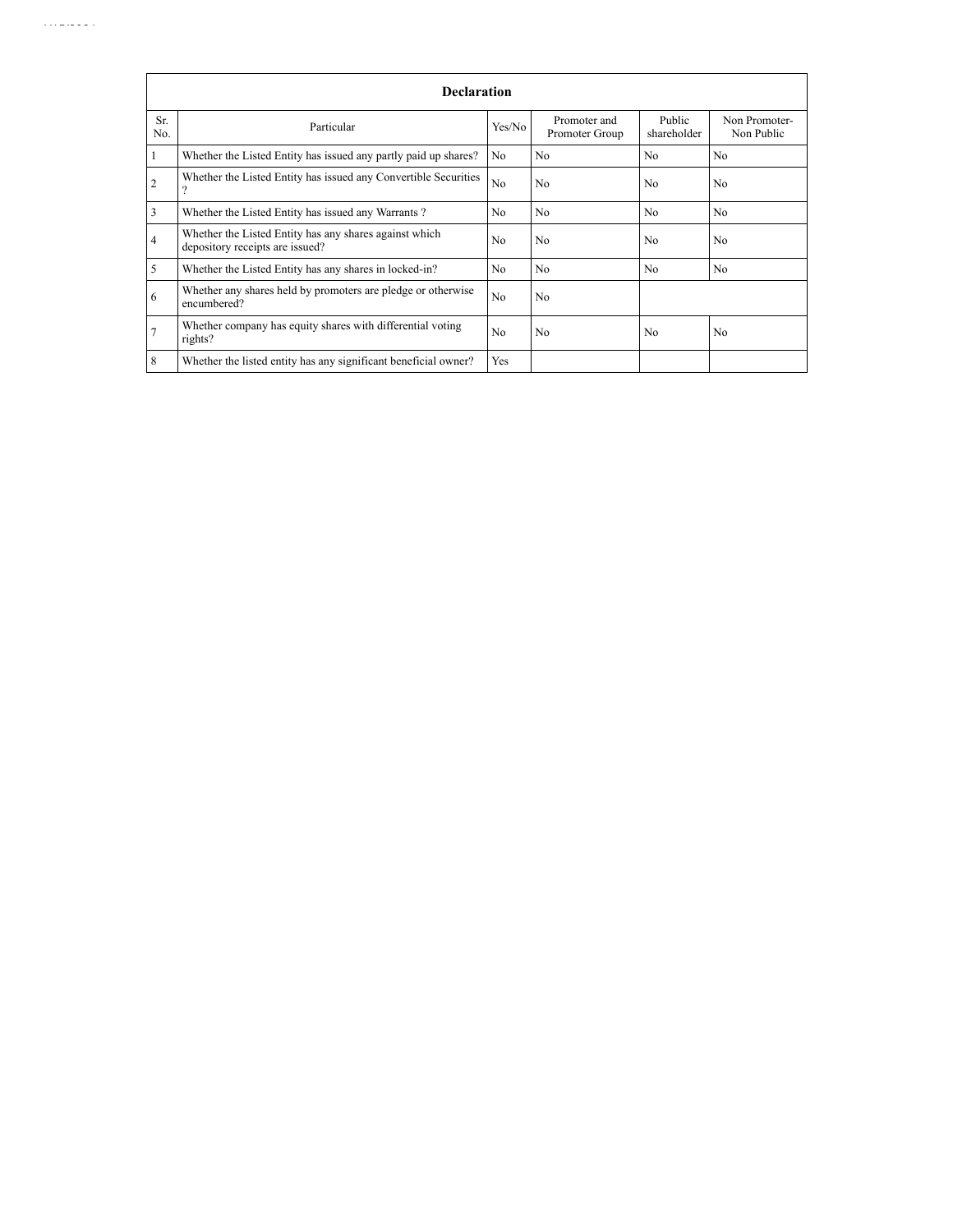|               | <b>Table I - Summary Statement holding of specified securities</b> |                |                       |                      |                          |                                                   |                                                                                                                      |                                                                  |               |         |                     |  |  |  |
|---------------|--------------------------------------------------------------------|----------------|-----------------------|----------------------|--------------------------|---------------------------------------------------|----------------------------------------------------------------------------------------------------------------------|------------------------------------------------------------------|---------------|---------|---------------------|--|--|--|
| Category<br>( | Category                                                           | Nos. Of        | No. of<br>fully paid  | No. Of<br>Partly     | No. Of<br>shares         | Total nos.<br>shares                              | Shareholding as a<br>% of total no. of<br>shares (calculated<br>as per SCRR, 1957)<br>(VIII) As a % of<br>$(A+B+C2)$ | Number of Voting Rights held in each<br>class of securities (IX) |               |         |                     |  |  |  |
|               | of<br>shareholder                                                  | shareholders   | up equity             | paid-up<br>equity    | underlying<br>Depository | held (VII)<br>$= (\text{IV})^+$<br>$(V)$ + $(VI)$ |                                                                                                                      | No of Voting (XIV) Rights                                        |               |         | Total as a          |  |  |  |
|               | (II)                                                               | (III)          | shares<br>held $(IV)$ | shares<br>held $(V)$ | Receipts<br>(VI)         |                                                   |                                                                                                                      | Class<br>eg: $X$                                                 | Class<br>eg:y | Total   | $%$ of<br>$(A+B+C)$ |  |  |  |
| (A)           | Promoter<br>&<br>Promoter<br>Group                                 | $\overline{4}$ | 1747955               |                      |                          | 1747955                                           | 52.28                                                                                                                | 1747955                                                          |               | 1747955 | 52.28               |  |  |  |
| (B)           | Public                                                             | 1502           | 1595288               |                      |                          | 1595288                                           | 47.72                                                                                                                | 1595288                                                          |               | 1595288 | 47.72               |  |  |  |
| (C)           | Non<br>Promoter-<br>Non Public                                     |                |                       |                      |                          |                                                   |                                                                                                                      |                                                                  |               |         |                     |  |  |  |
| (C1)          | <b>Shares</b><br>underlying<br><b>DRs</b>                          |                |                       |                      |                          |                                                   |                                                                                                                      |                                                                  |               |         |                     |  |  |  |
| (C2)          | Shares held<br>bv<br>Employee<br><b>Trusts</b>                     |                |                       |                      |                          |                                                   |                                                                                                                      |                                                                  |               |         |                     |  |  |  |
|               | Total                                                              | 1506           | 3343243               |                      |                          | 3343243                                           | 100                                                                                                                  | 3343243                                                          |               | 3343243 | 100                 |  |  |  |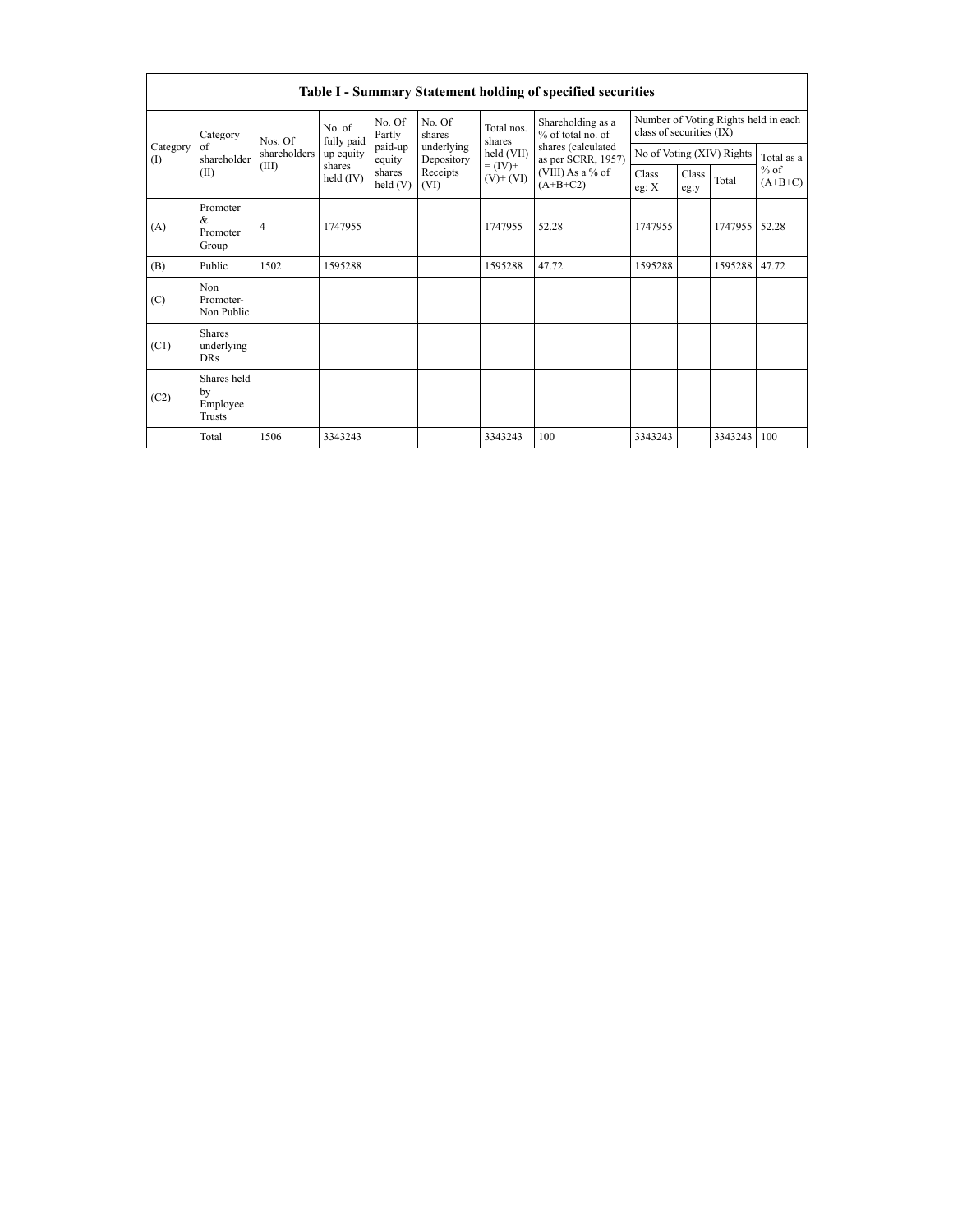|                 |                                                                 |                                                 |                                       |                                                           | Table I - Summary Statement holding of specified securities                                |                                        |                                                  |                                                                               |                                                  |                                       |
|-----------------|-----------------------------------------------------------------|-------------------------------------------------|---------------------------------------|-----------------------------------------------------------|--------------------------------------------------------------------------------------------|----------------------------------------|--------------------------------------------------|-------------------------------------------------------------------------------|--------------------------------------------------|---------------------------------------|
| Category<br>(1) | No. Of<br><b>Shares</b><br>Category<br>Underlying<br>$\alpha$ f |                                                 | No. of<br><b>Shares</b><br>Underlying | No. Of Shares<br>Underlying<br>Outstanding<br>convertible | Shareholding , as a $\%$<br>assuming full<br>conversion of<br>convertible securities (     | Number of<br>Locked in<br>shares (XII) |                                                  | Number of<br><b>Shares</b><br>pledged or<br>otherwise<br>encumbered<br>(XIII) |                                                  | Number of<br>equity shares<br>held in |
|                 | shareholder<br>(II)                                             | Outstanding<br>convertible<br>securities<br>(X) | Outstanding<br>Warrants<br>$(X_i)$    | securities and<br>No. Of<br>Warrants (Xi)<br>(a)          | as a percentage of<br>diluted share capital)<br>$(XI) = (VII)+(X) As a %$<br>of $(A+B+C2)$ | No.<br>(a)                             | As a<br>$%$ of<br>total<br>Shares<br>held<br>(b) | No.<br>(a)                                                                    | As a<br>$%$ of<br>total<br>Shares<br>held<br>(b) | dematerialized<br>form (XIV)          |
| (A)             | Promoter<br>$\&$<br>Promoter<br>Group                           |                                                 |                                       |                                                           | 52.28                                                                                      |                                        |                                                  |                                                                               |                                                  | 1728020                               |
| (B)             | Public                                                          |                                                 |                                       |                                                           | 47.72                                                                                      |                                        |                                                  |                                                                               |                                                  | 1451963                               |
| (C)             | Non<br>Promoter-<br>Non Public                                  |                                                 |                                       |                                                           |                                                                                            |                                        |                                                  |                                                                               |                                                  |                                       |
| (C1)            | Shares<br>underlying<br><b>DRs</b>                              |                                                 |                                       |                                                           |                                                                                            |                                        |                                                  |                                                                               |                                                  |                                       |
| (C2)            | Shares held<br>by<br>Employee<br>Trusts                         |                                                 |                                       |                                                           |                                                                                            |                                        |                                                  |                                                                               |                                                  |                                       |
|                 | Total                                                           |                                                 |                                       |                                                           | 100                                                                                        |                                        |                                                  |                                                                               |                                                  | 3179983                               |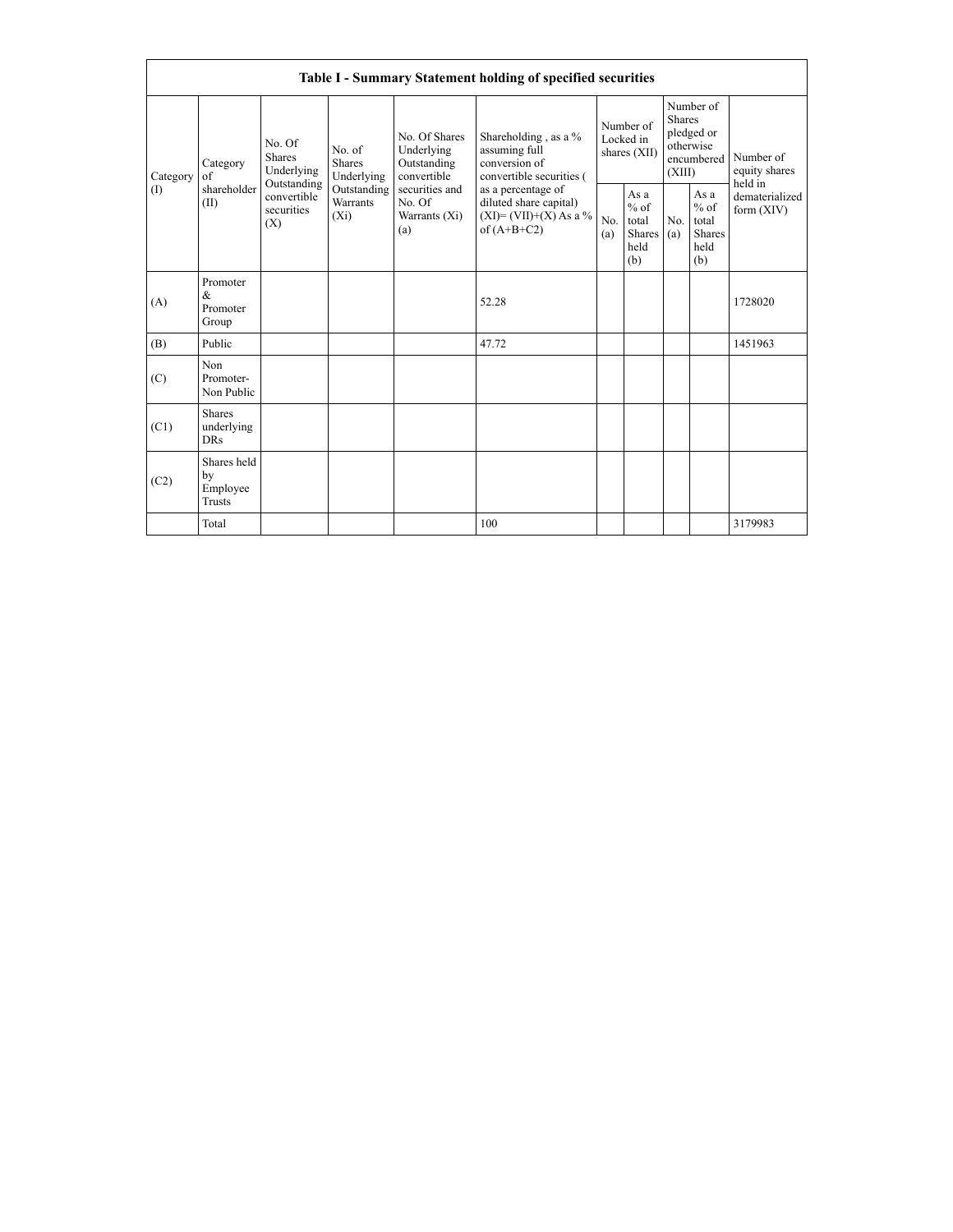| Table II - Statement showing shareholding pattern of the Promoter and Promoter Group        |                                                                                                                     |                         |                            |                       |                                    |                             |                                                                                         |                |               |                                                                  |                                 |  |
|---------------------------------------------------------------------------------------------|---------------------------------------------------------------------------------------------------------------------|-------------------------|----------------------------|-----------------------|------------------------------------|-----------------------------|-----------------------------------------------------------------------------------------|----------------|---------------|------------------------------------------------------------------|---------------------------------|--|
|                                                                                             |                                                                                                                     |                         | No. of                     | No. Of<br>Partly      | No. Of                             | Total<br>nos.               | Shareholding<br>as a % of total                                                         |                |               | Number of Voting Rights held in<br>each class of securities (IX) |                                 |  |
| Sr.<br>$($ $\Gamma$                                                                         | Category & Name<br>of the Shareholders                                                                              | Nos. Of<br>shareholders | fully<br>paid up<br>equity | paid-<br>up<br>equity | shares<br>underlying<br>Depository | shares<br>held<br>$(VII) =$ | no. of shares<br>(calculated as<br>per SCRR,<br>1957) (VIII) As<br>a % of<br>$(A+B+C2)$ |                |               | No of Voting (XIV) Rights                                        | Total<br>as a %                 |  |
|                                                                                             |                                                                                                                     | (III)                   | shares<br>held<br>(IV)     | shares<br>held<br>(V) | Receipts<br>(VI)                   | $(IV)^+$<br>$(V)$ +<br>(VI) |                                                                                         | Class<br>eg: X | Class<br>eg:y | Total                                                            | of<br>Total<br>Voting<br>rights |  |
| A                                                                                           | Table II - Statement showing shareholding pattern of the Promoter and Promoter Group                                |                         |                            |                       |                                    |                             |                                                                                         |                |               |                                                                  |                                 |  |
| (1)                                                                                         | Indian                                                                                                              |                         |                            |                       |                                    |                             |                                                                                         |                |               |                                                                  |                                 |  |
| (a)                                                                                         | Individuals/Hindu<br>undivided Family                                                                               | $\sqrt{2}$              | 1486630                    |                       |                                    | 1486630                     | 44.47                                                                                   | 1486630        |               | 1486630                                                          | 44.47                           |  |
| (d)                                                                                         | Any Other<br>(specify)                                                                                              | $\overline{2}$          | 261325                     |                       |                                    | 261325                      | 7.82                                                                                    | 261325         |               | 261325                                                           | 7.82                            |  |
| Sub-Total (A)<br>(1)                                                                        |                                                                                                                     | 4                       | 1747955                    |                       |                                    | 1747955                     | 52.28                                                                                   | 1747955        |               | 1747955                                                          | 52.28                           |  |
| (2)                                                                                         | Foreign                                                                                                             |                         |                            |                       |                                    |                             |                                                                                         |                |               |                                                                  |                                 |  |
| Total<br>Shareholding<br>of Promoter<br>and Promoter<br>Group $(A)=$<br>$(A)(1)+(A)$<br>(2) |                                                                                                                     | $\overline{4}$          | 1747955                    |                       |                                    | 1747955                     | 52.28                                                                                   | 1747955        |               | 1747955 52.28                                                    |                                 |  |
| B                                                                                           | Table III - Statement showing shareholding pattern of the Public shareholder                                        |                         |                            |                       |                                    |                             |                                                                                         |                |               |                                                                  |                                 |  |
| (1)                                                                                         | <b>Institutions</b>                                                                                                 |                         |                            |                       |                                    |                             |                                                                                         |                |               |                                                                  |                                 |  |
| (3)                                                                                         | Non-institutions                                                                                                    |                         |                            |                       |                                    |                             |                                                                                         |                |               |                                                                  |                                 |  |
| (a(i))                                                                                      | Individuals -<br>i.Individual<br>shareholders<br>holding nominal<br>share capital up to<br>Rs. 2 lakhs.             | 1412                    | 621890                     |                       |                                    | 621890                      | 18.6                                                                                    | 621890         |               | 621890                                                           | 18.6                            |  |
| (a(ii))                                                                                     | Individuals - ii.<br>Individual<br>shareholders<br>holding nominal<br>share capital in<br>excess of Rs. 2<br>lakhs. | 9                       | 509389                     |                       |                                    | 509389                      | 15.24                                                                                   | 509389         |               | 509389                                                           | 15.24                           |  |
| (b)                                                                                         | NBFCs registered<br>with RBI                                                                                        | $\mathbf{1}$            | 2227                       |                       |                                    | 2227                        | 0.07                                                                                    | 2227           |               | 2227                                                             | 0.07                            |  |
| (e)                                                                                         | Any Other<br>(specify)                                                                                              | 80                      | 461782                     |                       |                                    | 461782                      | 13.81                                                                                   | 461782         |               | 461782                                                           | 13.81                           |  |
| Sub-Total $(B)$<br>(3)                                                                      |                                                                                                                     | 1502                    | 1595288                    |                       |                                    | 1595288                     | 47.72                                                                                   | 1595288        |               | 1595288                                                          | 47.72                           |  |
| <b>Total Public</b><br>Shareholding<br>$(B)=(B)(1)+$<br>$(B)(2)+(B)(3)$                     |                                                                                                                     | 1502                    | 1595288                    |                       |                                    | 1595288                     | 47.72                                                                                   | 1595288        |               | 1595288                                                          | 47.72                           |  |
| C                                                                                           | Table IV - Statement showing shareholding pattern of the Non Promoter- Non Public shareholder                       |                         |                            |                       |                                    |                             |                                                                                         |                |               |                                                                  |                                 |  |
| Total (<br>$A+B+C2$ )                                                                       |                                                                                                                     | 1506                    | 3343243                    |                       |                                    | 3343243                     | 100                                                                                     | 3343243        |               | 3343243                                                          | 100                             |  |
| Total<br>$(A+B+C)$                                                                          |                                                                                                                     | 1506                    | 3343243                    |                       |                                    | 3343243                     | 100                                                                                     | 3343243        |               | 3343243                                                          | 100                             |  |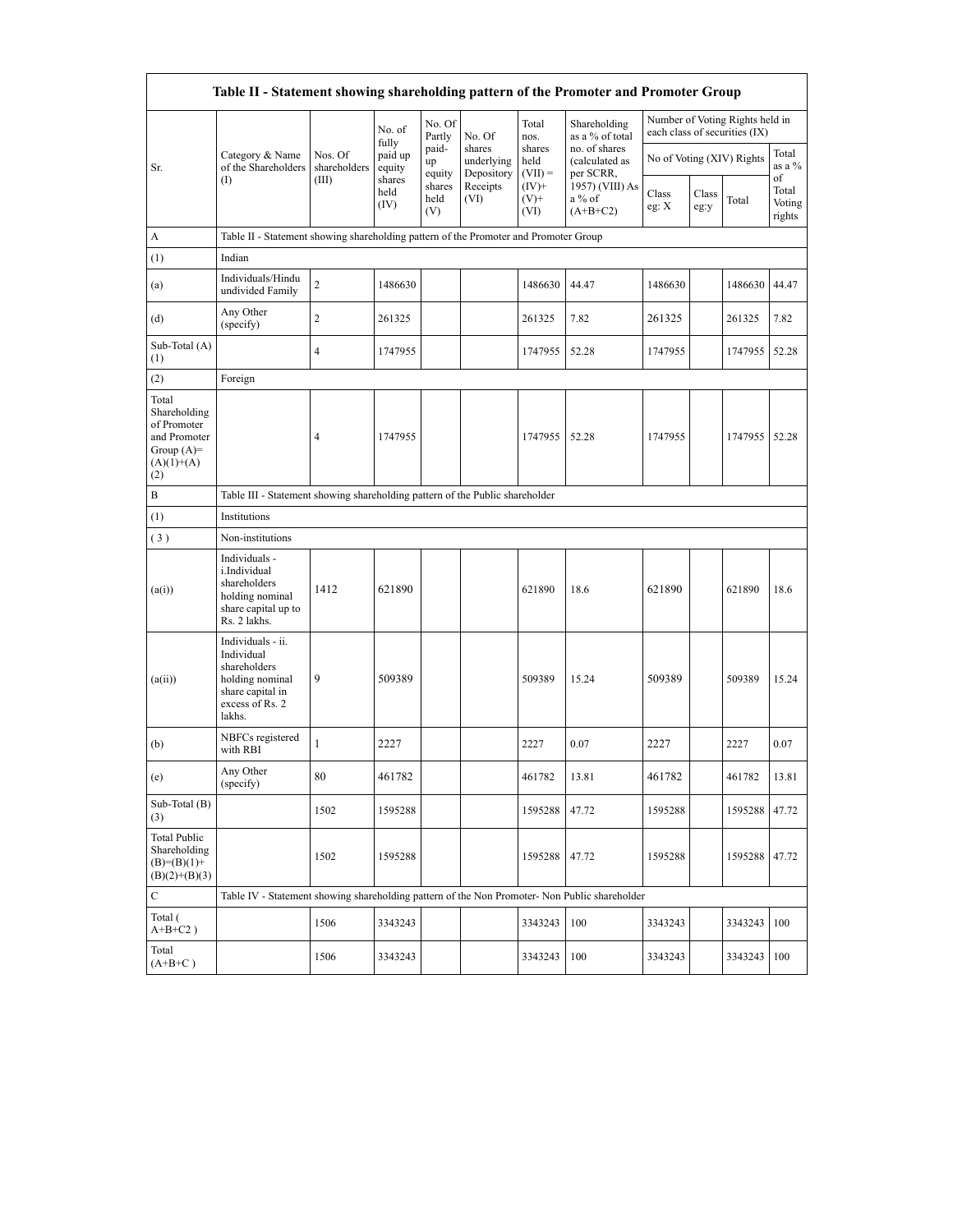|                                                                                         |                                                                                   |                                                  |                                                                 | Table II - Statement showing shareholding pattern of the Promoter and Promoter Group                                 |                                        |                                                  |                                                                  |                                       |                                           |
|-----------------------------------------------------------------------------------------|-----------------------------------------------------------------------------------|--------------------------------------------------|-----------------------------------------------------------------|----------------------------------------------------------------------------------------------------------------------|----------------------------------------|--------------------------------------------------|------------------------------------------------------------------|---------------------------------------|-------------------------------------------|
| Sr.                                                                                     | No. Of<br>Shares<br>Underlying<br>Outstanding<br>convertible<br>securities<br>(X) | No. of<br>Shares                                 | No. Of Shares<br>Underlying<br>Outstanding                      | Shareholding, as a %<br>assuming full<br>conversion of                                                               | Number of<br>Locked in<br>shares (XII) |                                                  | Number of Shares<br>pledged or<br>otherwise<br>encumbered (XIII) |                                       | Number of<br>equity shares                |
|                                                                                         |                                                                                   | Underlying<br>Outstanding<br>Warrants<br>$(X_i)$ | convertible<br>securities and<br>No. Of<br>Warrants (Xi)<br>(a) | convertible securities (<br>as a percentage of<br>diluted share capital)<br>$(XI)=(VII)+(X) As a$<br>% of $(A+B+C2)$ | No.<br>(a)                             | As a<br>$%$ of<br>total<br>Shares<br>held<br>(b) | No.<br>(a)                                                       | As a % of total<br>Shares held<br>(b) | held in<br>dematerialized<br>form $(XIV)$ |
| A                                                                                       |                                                                                   |                                                  |                                                                 | Table II - Statement showing shareholding pattern of the Promoter and Promoter Group                                 |                                        |                                                  |                                                                  |                                       |                                           |
| (1)                                                                                     | Indian                                                                            |                                                  |                                                                 |                                                                                                                      |                                        |                                                  |                                                                  |                                       |                                           |
| (a)                                                                                     |                                                                                   |                                                  |                                                                 | 44.47                                                                                                                |                                        |                                                  |                                                                  |                                       | 1466695                                   |
| (d)                                                                                     |                                                                                   |                                                  |                                                                 | 7.82                                                                                                                 |                                        |                                                  |                                                                  |                                       | 261325                                    |
| Sub-Total (A)<br>(1)                                                                    |                                                                                   |                                                  |                                                                 | 52.28                                                                                                                |                                        |                                                  |                                                                  |                                       | 1728020                                   |
| (2)                                                                                     | Foreign                                                                           |                                                  |                                                                 |                                                                                                                      |                                        |                                                  |                                                                  |                                       |                                           |
| Total<br>Shareholding<br>of Promoter<br>and Promoter<br>Group $(A)=$<br>$(A)(1)+(A)(2)$ |                                                                                   |                                                  |                                                                 | 52.28                                                                                                                |                                        |                                                  |                                                                  |                                       | 1728020                                   |
| B                                                                                       |                                                                                   |                                                  |                                                                 | Table III - Statement showing shareholding pattern of the Public shareholder                                         |                                        |                                                  |                                                                  |                                       |                                           |
| (1)                                                                                     | Institutions                                                                      |                                                  |                                                                 |                                                                                                                      |                                        |                                                  |                                                                  |                                       |                                           |
| $(3)$                                                                                   | Non-institutions                                                                  |                                                  |                                                                 |                                                                                                                      |                                        |                                                  |                                                                  |                                       |                                           |
| (a(i))                                                                                  |                                                                                   |                                                  |                                                                 | 18.6                                                                                                                 |                                        |                                                  |                                                                  |                                       | 510060                                    |
| (a(ii))                                                                                 |                                                                                   |                                                  |                                                                 | 15.24                                                                                                                |                                        |                                                  |                                                                  |                                       | 487514                                    |
| (b)                                                                                     |                                                                                   |                                                  |                                                                 | 0.07                                                                                                                 |                                        |                                                  |                                                                  |                                       | 2227                                      |
| (e)                                                                                     |                                                                                   |                                                  |                                                                 | 13.81                                                                                                                |                                        |                                                  |                                                                  |                                       | 452162                                    |
| Sub-Total (B)<br>(3)                                                                    |                                                                                   |                                                  |                                                                 | 47.72                                                                                                                |                                        |                                                  |                                                                  |                                       | 1451963                                   |
| <b>Total Public</b><br>Shareholding<br>$(B)=(B)(1)+$<br>$(B)(2)+(B)(3)$                 |                                                                                   |                                                  |                                                                 | 47.72                                                                                                                |                                        |                                                  |                                                                  |                                       | 1451963                                   |
| $\mathbf C$                                                                             |                                                                                   |                                                  |                                                                 | Table IV - Statement showing shareholding pattern of the Non Promoter- Non Public shareholder                        |                                        |                                                  |                                                                  |                                       |                                           |
| Total (<br>$A+B+C2$ )                                                                   |                                                                                   |                                                  |                                                                 | 100                                                                                                                  |                                        |                                                  |                                                                  |                                       | 3179983                                   |
| Total<br>$(A+B+C)$                                                                      |                                                                                   |                                                  |                                                                 | 100                                                                                                                  |                                        |                                                  |                                                                  |                                       | 3179983                                   |
|                                                                                         |                                                                                   |                                                  |                                                                 | Disclosure of notes in case of promoter holiding in dematerialsed form is less than 100 percentage                   |                                        |                                                  |                                                                  | Textual<br>Information $(1)$          |                                           |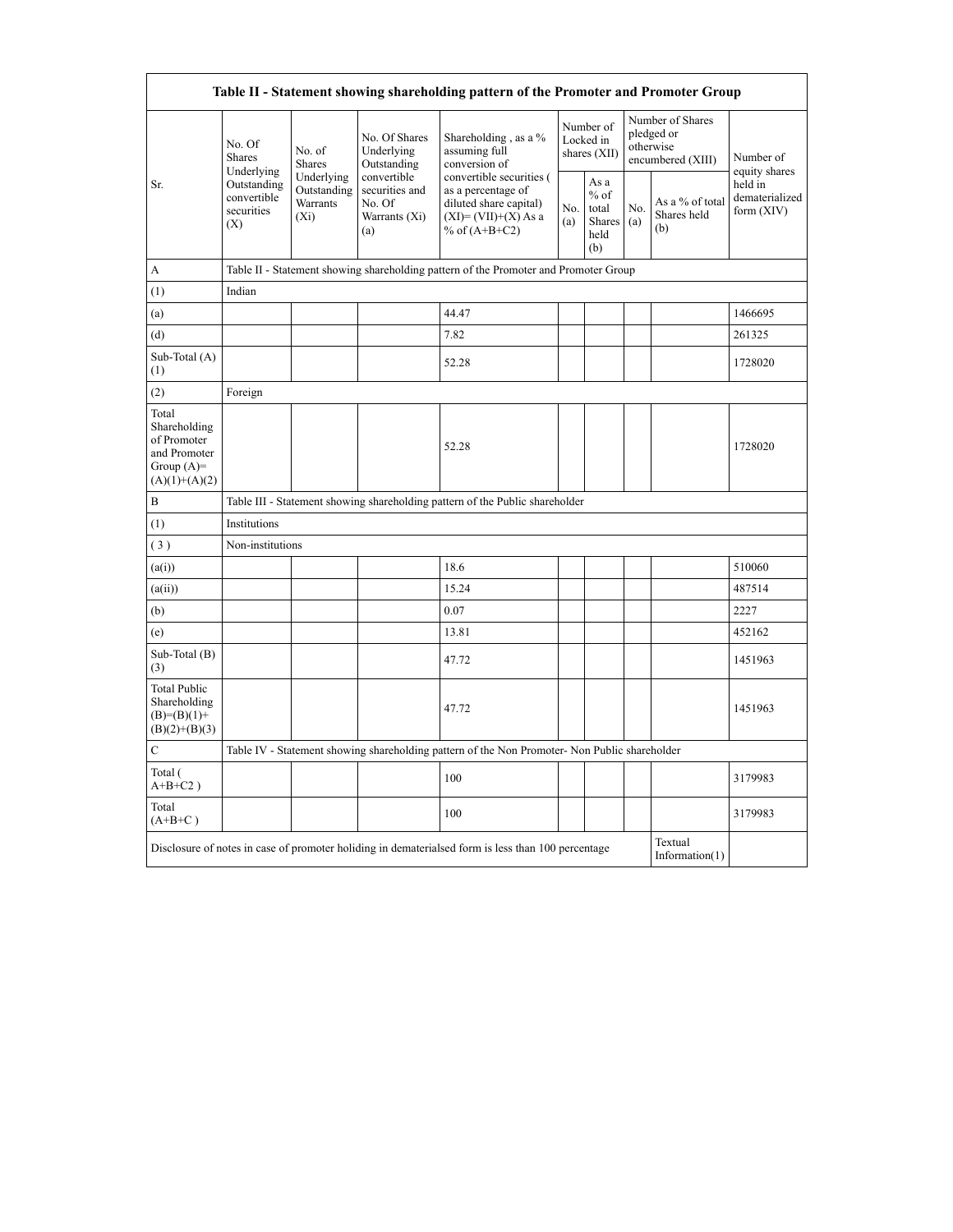|                       | <b>Text Block</b>                                                                           |
|-----------------------|---------------------------------------------------------------------------------------------|
| Textual Information() | 19935 Equity Shares held by Late Dr. Raunaq Singh could not be dematerialised due to death. |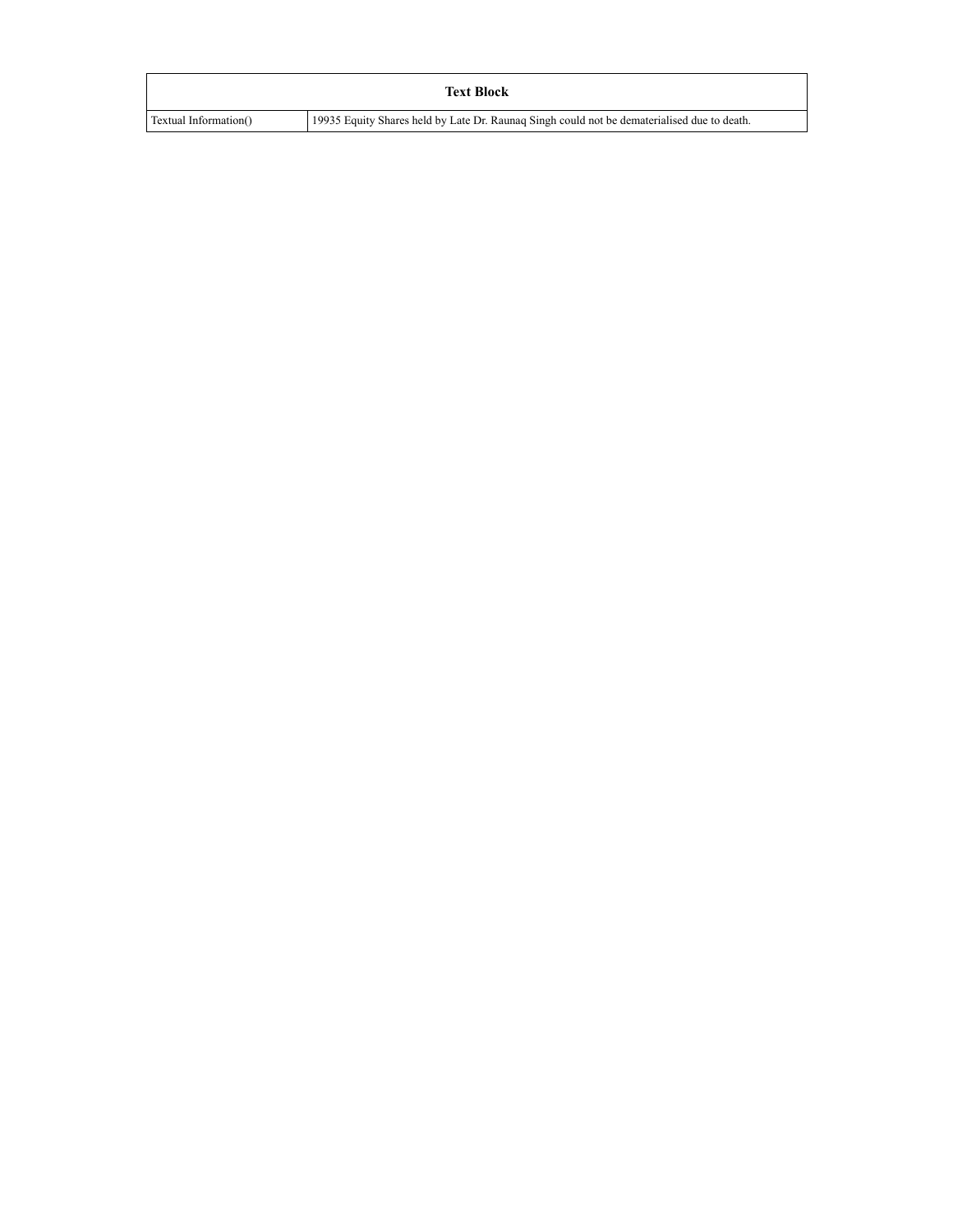| <b>Individuals/Hindu undivided Family</b>                                                                                                                                                   |                                                               |                  |                       |  |  |  |  |
|---------------------------------------------------------------------------------------------------------------------------------------------------------------------------------------------|---------------------------------------------------------------|------------------|-----------------------|--|--|--|--|
| Searial No.                                                                                                                                                                                 | $\mathbf{1}$                                                  | $\overline{c}$   |                       |  |  |  |  |
| Name of the<br>Shareholders (I)                                                                                                                                                             | Surinder Paul Kanwar                                          | Raunaq Singh     | Click here to go back |  |  |  |  |
| PAN(II)                                                                                                                                                                                     | AAFPK8732L                                                    | ZZZZZ9999Z       | Total                 |  |  |  |  |
| No. of fully paid<br>up equity shares<br>held $(IV)$                                                                                                                                        | 1466695                                                       | 19935            | 1486630               |  |  |  |  |
| No. Of Partly paid-<br>up equity shares<br>held(V)                                                                                                                                          |                                                               |                  |                       |  |  |  |  |
| No. Of shares<br>underlying<br>Depository<br>Receipts (VI)                                                                                                                                  |                                                               |                  |                       |  |  |  |  |
| Total nos. shares<br>held $(VII) = (IV) +$<br>$(V)$ + $(VI)$                                                                                                                                | 1466695                                                       | 19935            | 1486630               |  |  |  |  |
| Shareholding as a<br>% of total no. of<br>shares (calculated<br>as per SCRR,<br>1957) (VIII) As a<br>% of $(A+B+C2)$                                                                        | 43.87                                                         | 0.6              | 44.47                 |  |  |  |  |
|                                                                                                                                                                                             | Number of Voting Rights held in each class of securities (IX) |                  |                       |  |  |  |  |
| Class eg:X                                                                                                                                                                                  | 1466695                                                       | 19935            | 1486630               |  |  |  |  |
| Class eg:y                                                                                                                                                                                  |                                                               |                  |                       |  |  |  |  |
| Total                                                                                                                                                                                       | 1466695                                                       | 19935            | 1486630               |  |  |  |  |
| Total as a % of<br>Total Voting rights                                                                                                                                                      | 43.87                                                         | 0.6              | 44.47                 |  |  |  |  |
| No. Of Shares<br>Underlying<br>Outstanding<br>convertible<br>securities $(X)$                                                                                                               |                                                               |                  |                       |  |  |  |  |
| No. of Shares<br>Underlying<br>Outstanding<br>Warrants (Xi)                                                                                                                                 |                                                               |                  |                       |  |  |  |  |
| No. Of Shares<br>Underlying<br>Outstanding<br>convertible<br>securities and No.<br>Of Warrants (Xi)<br>(a)                                                                                  |                                                               |                  |                       |  |  |  |  |
| Shareholding, as a<br>% assuming full<br>conversion of<br>convertible<br>securities (as a<br>percentage of<br>diluted share<br>capital) $(XI)$ =<br>$(VII)+(Xi)(a) As a$<br>% of $(A+B+C2)$ | 43.87                                                         | 0.6              | 44.47                 |  |  |  |  |
| Number of Locked in shares (XII)                                                                                                                                                            |                                                               |                  |                       |  |  |  |  |
| No. (a)                                                                                                                                                                                     |                                                               |                  |                       |  |  |  |  |
| As a % of total<br>Shares held (b)                                                                                                                                                          |                                                               |                  |                       |  |  |  |  |
|                                                                                                                                                                                             | Number of Shares pledged or otherwise encumbered (XIII)       |                  |                       |  |  |  |  |
| No. (a)                                                                                                                                                                                     |                                                               |                  |                       |  |  |  |  |
| As a % of total<br>Shares held (b)                                                                                                                                                          |                                                               |                  |                       |  |  |  |  |
| Number of equity<br>shares held in<br>dematerialized<br>form $(XIV)$                                                                                                                        | 1466695                                                       | $\boldsymbol{0}$ | 1466695               |  |  |  |  |
| Reason for not providing PAN                                                                                                                                                                |                                                               |                  |                       |  |  |  |  |

file:// $\Gamma$ ile:// $\Gamma$ ile:// $\Gamma$ ile:// $\Gamma$ ile:// $\Gamma$ ile:// $\Gamma$ ile:// $\Gamma$ ile:// $\Gamma$ ile:// $\Gamma$ ile:// $\Gamma$ 

Reason for not providing PAN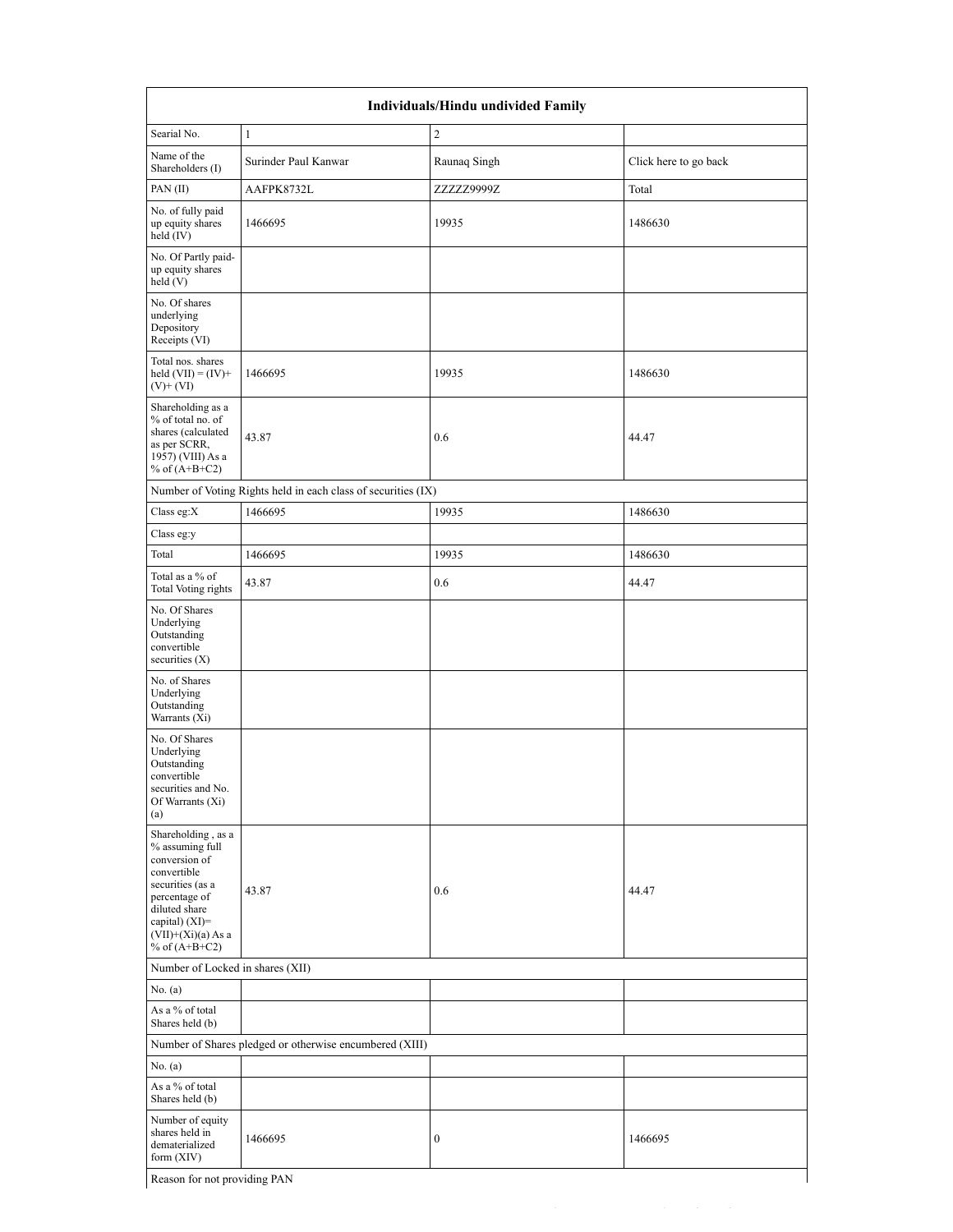| Reason for not<br>providing PAN |          | Textual Information(1) |  |
|---------------------------------|----------|------------------------|--|
| Shareholder type                | Promoter | Promoter               |  |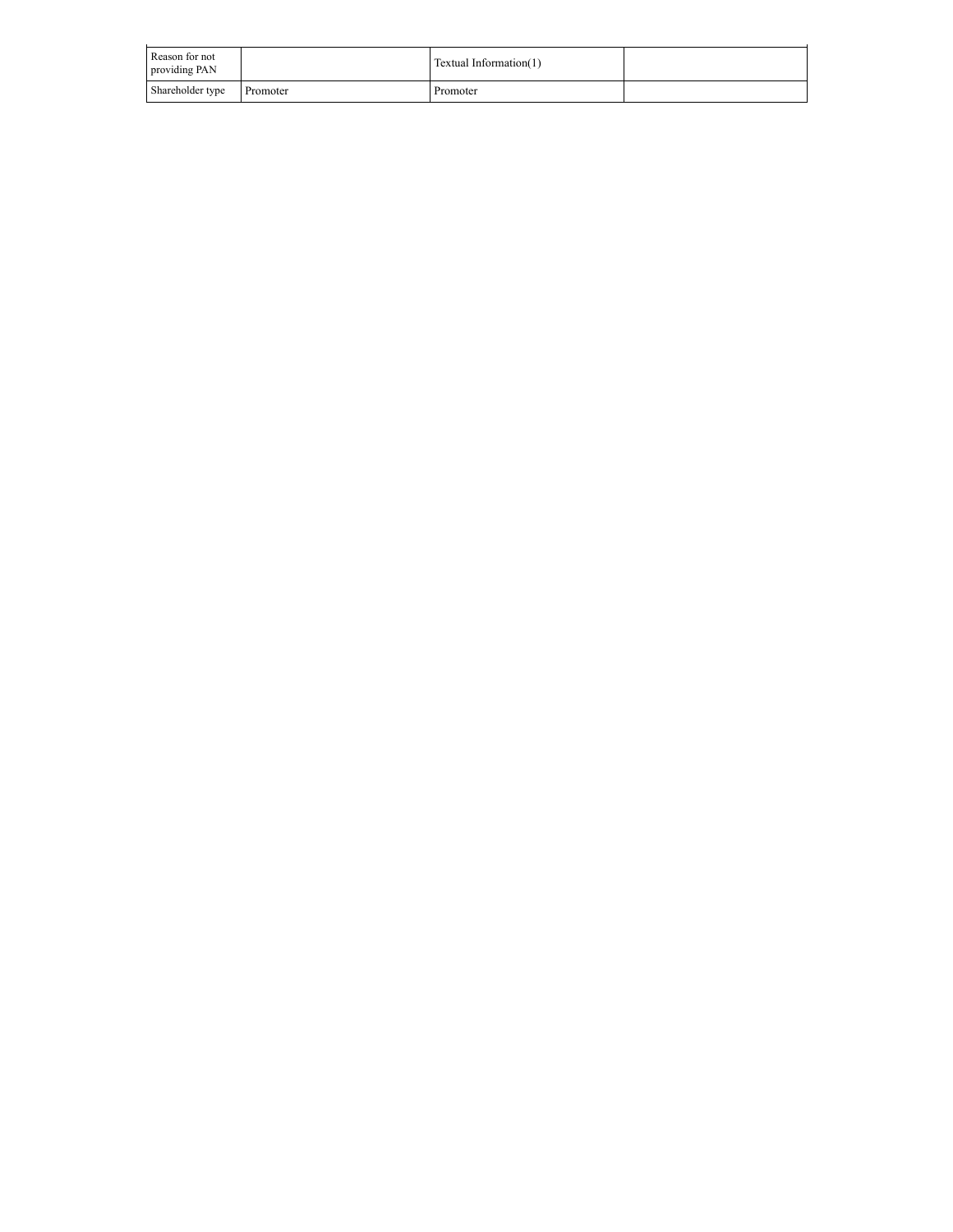|                        | <b>Text Block</b> |
|------------------------|-------------------|
| Textual Information(1) | Deceased          |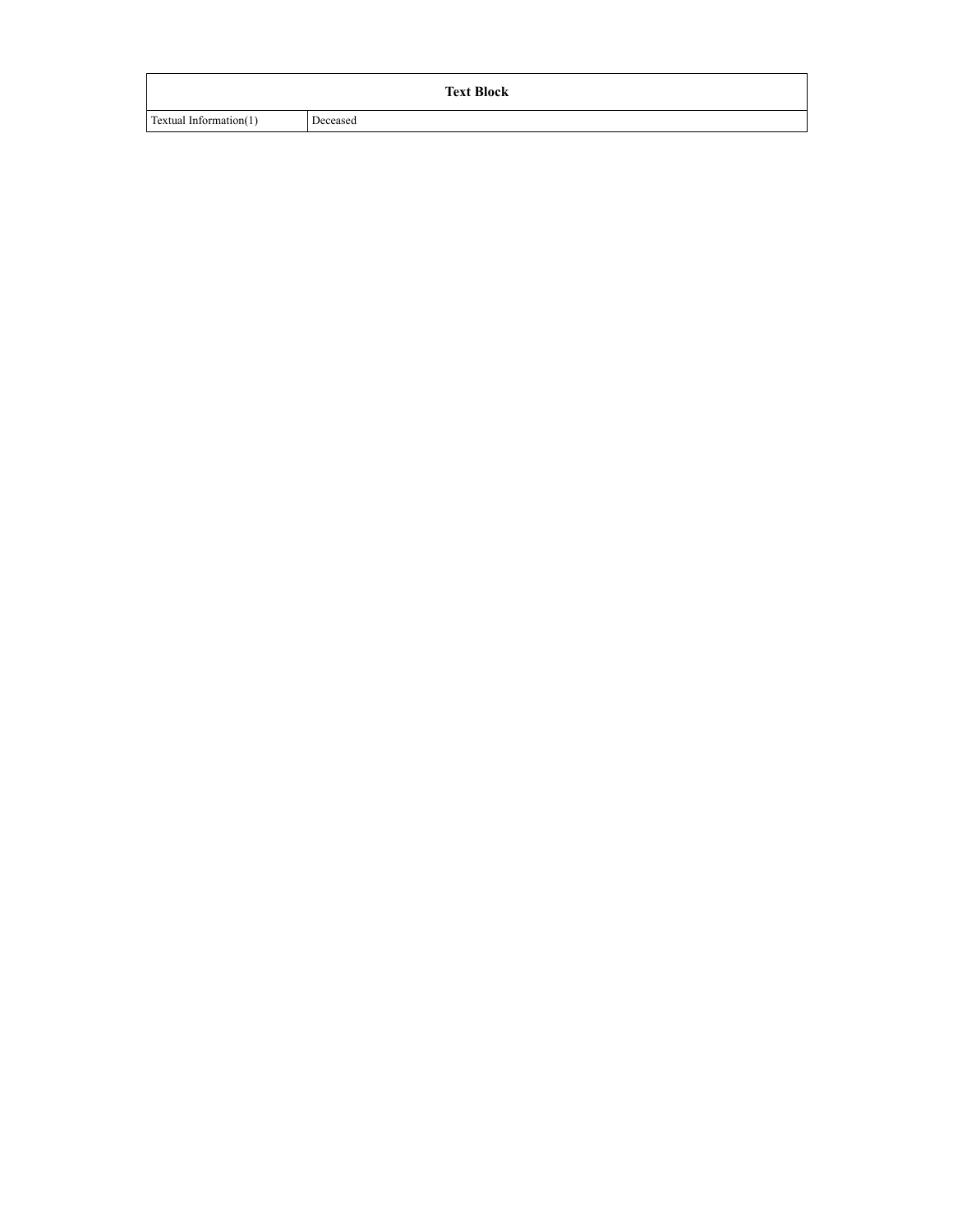| Searial No.<br>$\mathbf{1}$<br>Category<br>Name of the<br>Shareholders (I)<br>PAN (II)<br>No. of the<br>$\mathbf{1}$<br>Shareholders (I)<br>No. of fully paid<br>up equity shares<br>held (IV)<br>No. Of Partly paid-<br>up equity shares<br>held (V)<br>No. Of shares<br>underlying<br>Depository<br>Receipts (VI)<br>Total nos. shares<br>held $(VII) = (IV) +$<br>$(V)$ + $(VI)$<br>Shareholding as a<br>% of total no. of<br>shares (calculated<br>4.33<br>as per SCRR,<br>1957) (VIII) As a<br>% of $(A+B+C2)$<br>Class eg: X<br>Class eg:y<br>Total<br>Total as a % of<br>4.33<br><b>Total Voting rights</b><br>No. Of Shares<br>Underlying<br>Outstanding<br>convertible<br>securities (X)<br>No. of Shares | <b>Bodies Corporate</b><br>Gulab Merchandise<br>Private Limited<br>AACCG4079Q<br>144825<br>144825 | $\overline{c}$<br><b>Bodies Corporate</b><br>Vibrant Reality Infra Private Limited (Formerly known as Vibrant Finance<br>and Investment Private Limited)<br>AAACV0104B<br>$\mathbf{1}$<br>116500<br>116500 | Click here to<br>go back<br>Total<br>$\sqrt{2}$<br>261325 |
|--------------------------------------------------------------------------------------------------------------------------------------------------------------------------------------------------------------------------------------------------------------------------------------------------------------------------------------------------------------------------------------------------------------------------------------------------------------------------------------------------------------------------------------------------------------------------------------------------------------------------------------------------------------------------------------------------------------------|---------------------------------------------------------------------------------------------------|------------------------------------------------------------------------------------------------------------------------------------------------------------------------------------------------------------|-----------------------------------------------------------|
|                                                                                                                                                                                                                                                                                                                                                                                                                                                                                                                                                                                                                                                                                                                    |                                                                                                   |                                                                                                                                                                                                            |                                                           |
|                                                                                                                                                                                                                                                                                                                                                                                                                                                                                                                                                                                                                                                                                                                    |                                                                                                   |                                                                                                                                                                                                            |                                                           |
|                                                                                                                                                                                                                                                                                                                                                                                                                                                                                                                                                                                                                                                                                                                    |                                                                                                   |                                                                                                                                                                                                            |                                                           |
|                                                                                                                                                                                                                                                                                                                                                                                                                                                                                                                                                                                                                                                                                                                    |                                                                                                   |                                                                                                                                                                                                            |                                                           |
|                                                                                                                                                                                                                                                                                                                                                                                                                                                                                                                                                                                                                                                                                                                    |                                                                                                   |                                                                                                                                                                                                            |                                                           |
|                                                                                                                                                                                                                                                                                                                                                                                                                                                                                                                                                                                                                                                                                                                    |                                                                                                   |                                                                                                                                                                                                            |                                                           |
|                                                                                                                                                                                                                                                                                                                                                                                                                                                                                                                                                                                                                                                                                                                    |                                                                                                   |                                                                                                                                                                                                            | 261325                                                    |
|                                                                                                                                                                                                                                                                                                                                                                                                                                                                                                                                                                                                                                                                                                                    |                                                                                                   |                                                                                                                                                                                                            |                                                           |
|                                                                                                                                                                                                                                                                                                                                                                                                                                                                                                                                                                                                                                                                                                                    |                                                                                                   |                                                                                                                                                                                                            |                                                           |
|                                                                                                                                                                                                                                                                                                                                                                                                                                                                                                                                                                                                                                                                                                                    |                                                                                                   | 3.48                                                                                                                                                                                                       | 7.82                                                      |
|                                                                                                                                                                                                                                                                                                                                                                                                                                                                                                                                                                                                                                                                                                                    | Number of Voting Rights held in each class of securities (IX)                                     |                                                                                                                                                                                                            |                                                           |
|                                                                                                                                                                                                                                                                                                                                                                                                                                                                                                                                                                                                                                                                                                                    | 144825                                                                                            | 116500                                                                                                                                                                                                     | 261325                                                    |
|                                                                                                                                                                                                                                                                                                                                                                                                                                                                                                                                                                                                                                                                                                                    |                                                                                                   |                                                                                                                                                                                                            |                                                           |
|                                                                                                                                                                                                                                                                                                                                                                                                                                                                                                                                                                                                                                                                                                                    | 144825                                                                                            | 116500                                                                                                                                                                                                     | 261325                                                    |
|                                                                                                                                                                                                                                                                                                                                                                                                                                                                                                                                                                                                                                                                                                                    |                                                                                                   | 3.48                                                                                                                                                                                                       | 7.82                                                      |
|                                                                                                                                                                                                                                                                                                                                                                                                                                                                                                                                                                                                                                                                                                                    |                                                                                                   |                                                                                                                                                                                                            |                                                           |
| Underlying<br>Outstanding<br>Warrants $(X_i)$                                                                                                                                                                                                                                                                                                                                                                                                                                                                                                                                                                                                                                                                      |                                                                                                   |                                                                                                                                                                                                            |                                                           |
| No. Of Shares<br>Underlying<br>Outstanding<br>convertible<br>securities and No.<br>Of Warrants (Xi)<br>(a)                                                                                                                                                                                                                                                                                                                                                                                                                                                                                                                                                                                                         |                                                                                                   |                                                                                                                                                                                                            |                                                           |
| Shareholding, as a<br>% assuming full<br>conversion of<br>convertible<br>securities (as a<br>4.33<br>percentage of<br>diluted share<br>capital) (XI)=<br>$(VII)+(X)$ As a %<br>of $(A+B+C2)$                                                                                                                                                                                                                                                                                                                                                                                                                                                                                                                       |                                                                                                   | 3.48                                                                                                                                                                                                       | 7.82                                                      |
| Number of Locked in shares (XII)                                                                                                                                                                                                                                                                                                                                                                                                                                                                                                                                                                                                                                                                                   |                                                                                                   |                                                                                                                                                                                                            |                                                           |
| No. $(a)$                                                                                                                                                                                                                                                                                                                                                                                                                                                                                                                                                                                                                                                                                                          |                                                                                                   |                                                                                                                                                                                                            |                                                           |
| As a % of total<br>Shares held (b)                                                                                                                                                                                                                                                                                                                                                                                                                                                                                                                                                                                                                                                                                 |                                                                                                   |                                                                                                                                                                                                            |                                                           |
|                                                                                                                                                                                                                                                                                                                                                                                                                                                                                                                                                                                                                                                                                                                    | Number of Shares pledged or otherwise encumbered (XIII)                                           |                                                                                                                                                                                                            |                                                           |
| No. (a)                                                                                                                                                                                                                                                                                                                                                                                                                                                                                                                                                                                                                                                                                                            |                                                                                                   |                                                                                                                                                                                                            |                                                           |
| As a % of total<br>Charachald (h)                                                                                                                                                                                                                                                                                                                                                                                                                                                                                                                                                                                                                                                                                  |                                                                                                   |                                                                                                                                                                                                            |                                                           |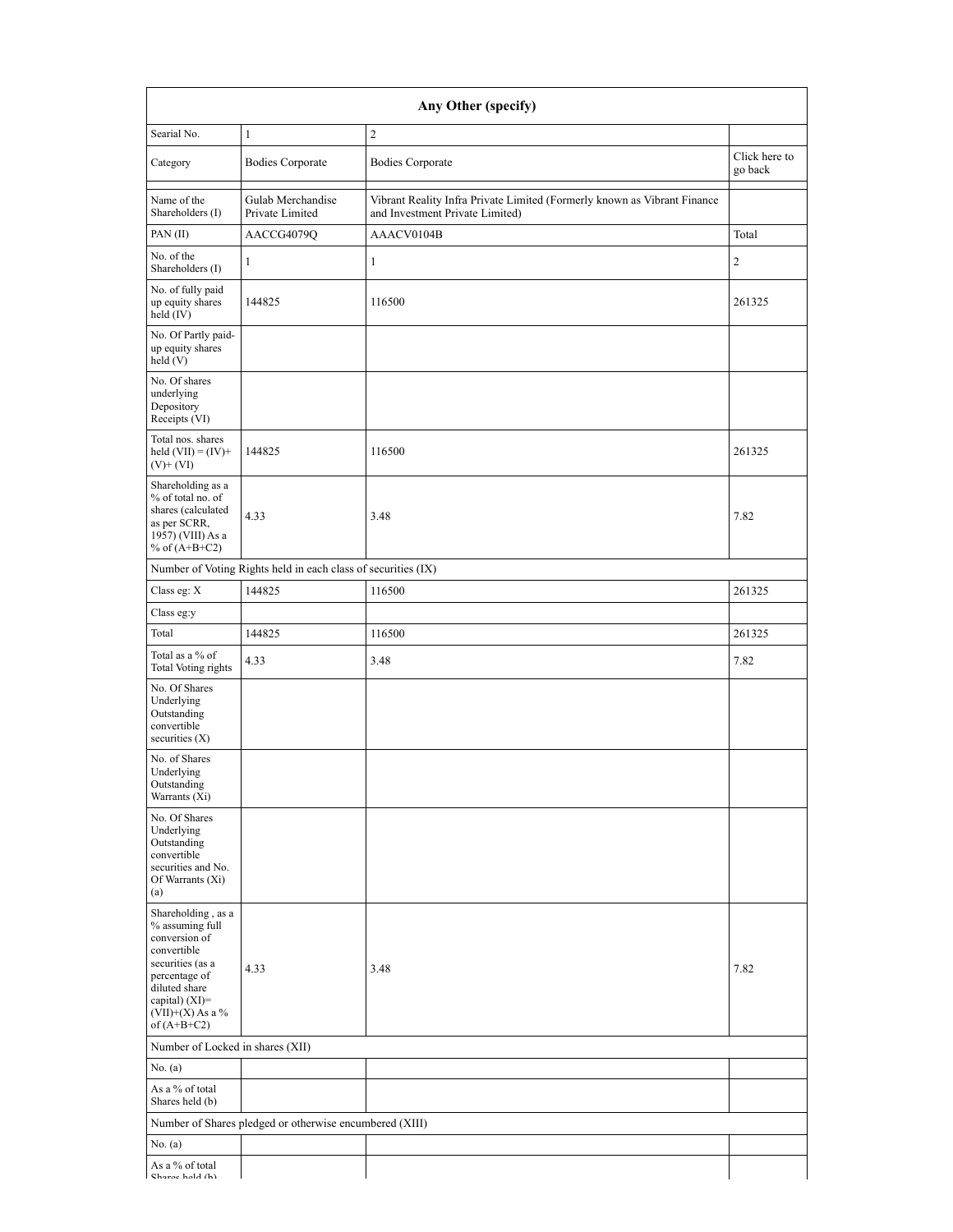| Number of equity<br>shares held in<br>dematerialized<br>form $(XIV)$ | 144825         | 116500         | 261325 |  |  |  |  |
|----------------------------------------------------------------------|----------------|----------------|--------|--|--|--|--|
| Reason for not providing PAN                                         |                |                |        |  |  |  |  |
| Reason for not<br>providing PAN                                      |                |                |        |  |  |  |  |
| Shareholder type                                                     | Promoter Group | Promoter Group |        |  |  |  |  |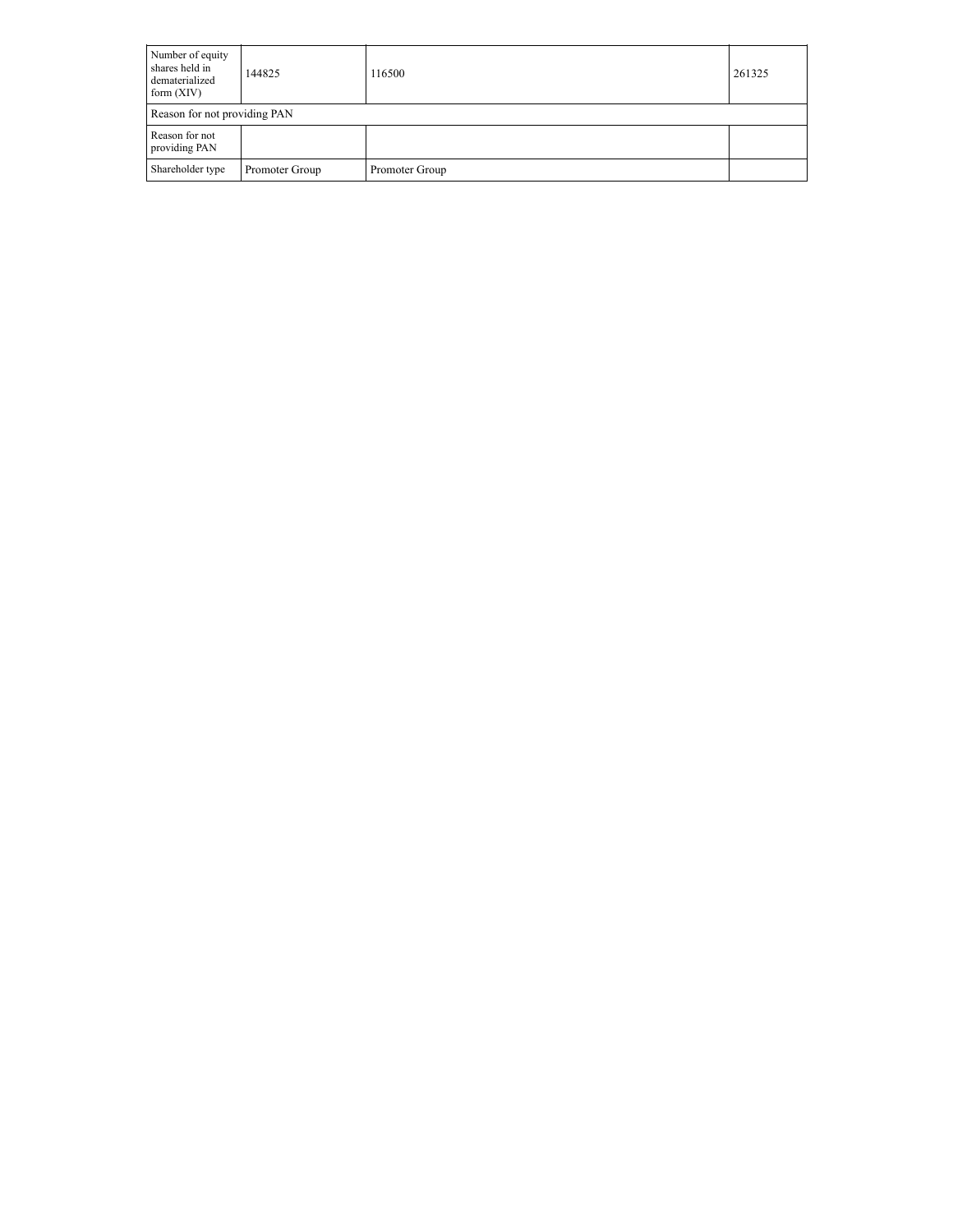| Individuals - ii. Individual shareholders holding nominal share capital in excess of Rs. 2 lakhs.                                                                                      |                                                               |                      |                         |                       |                       |  |  |  |  |  |
|----------------------------------------------------------------------------------------------------------------------------------------------------------------------------------------|---------------------------------------------------------------|----------------------|-------------------------|-----------------------|-----------------------|--|--|--|--|--|
| Searial No.                                                                                                                                                                            | $\mathbf{1}$                                                  | $\sqrt{2}$           | $\overline{\mathbf{3}}$ | $\overline{4}$        |                       |  |  |  |  |  |
| Name of the<br>Shareholders (I)                                                                                                                                                        | Dheeraj Kumar Lohia                                           | Mahendra Girdharilal | Sangeetha S             | Soham Ashokkumar Shah | Click here to go back |  |  |  |  |  |
| PAN (II)                                                                                                                                                                               | AHCPK2417L                                                    | AAAPW1327L           | AIJPS3739F              | EPCPS3456F            | Total                 |  |  |  |  |  |
| No. of fully paid<br>up equity shares<br>held (IV)                                                                                                                                     | 43010                                                         | 45377                | 51150                   | 235972                | 375509                |  |  |  |  |  |
| No. Of Partly paid-<br>up equity shares<br>held (V)                                                                                                                                    |                                                               |                      |                         |                       |                       |  |  |  |  |  |
| No. Of shares<br>underlying<br>Depository<br>Receipts (VI)                                                                                                                             |                                                               |                      |                         |                       |                       |  |  |  |  |  |
| Total nos. shares<br>held $(VII) = (IV) +$<br>$(V)$ + $(VI)$                                                                                                                           | 43010                                                         | 45377                | 51150                   | 235972                | 375509                |  |  |  |  |  |
| Shareholding as a<br>% of total no. of<br>shares (calculated<br>as per SCRR,<br>1957) (VIII) As a<br>% of $(A+B+C2)$                                                                   | 1.29                                                          | 1.36                 | 7.06<br>1.53            |                       | 11.23                 |  |  |  |  |  |
|                                                                                                                                                                                        | Number of Voting Rights held in each class of securities (IX) |                      |                         |                       |                       |  |  |  |  |  |
| Class eg: X                                                                                                                                                                            | 43010                                                         | 45377                | 51150                   | 235972                | 375509                |  |  |  |  |  |
| Class eg:y                                                                                                                                                                             |                                                               |                      |                         |                       |                       |  |  |  |  |  |
| Total                                                                                                                                                                                  | 43010                                                         | 45377                | 51150                   | 235972                | 375509                |  |  |  |  |  |
| Total as a % of<br>Total Voting rights                                                                                                                                                 | 1.29                                                          | 1.36                 | 1.53                    | 7.06                  | 11.23                 |  |  |  |  |  |
| No. Of Shares<br>Underlying<br>Outstanding<br>convertible<br>securities $(X)$                                                                                                          |                                                               |                      |                         |                       |                       |  |  |  |  |  |
| No. of Shares<br>Underlying<br>Outstanding<br>Warrants (Xi)                                                                                                                            |                                                               |                      |                         |                       |                       |  |  |  |  |  |
| No. Of Shares<br>Underlying<br>Outstanding<br>convertible<br>securities and No.<br>Of Warrants (Xi)<br>(a)                                                                             |                                                               |                      |                         |                       |                       |  |  |  |  |  |
| Shareholding, as a<br>% assuming full<br>conversion of<br>convertible<br>securities (as a<br>percentage of<br>diluted share<br>capital) $(XI)=$<br>$(VII)+(X)$ As a %<br>of $(A+B+C2)$ | 1.29                                                          | 1.36                 | 1.53                    | 7.06                  | 11.23                 |  |  |  |  |  |
| Number of Locked in shares (XII)                                                                                                                                                       |                                                               |                      |                         |                       |                       |  |  |  |  |  |
| No. (a)                                                                                                                                                                                |                                                               |                      |                         |                       |                       |  |  |  |  |  |
| As a % of total<br>Shares held (b)                                                                                                                                                     |                                                               |                      |                         |                       |                       |  |  |  |  |  |
| Number of equity<br>shares held in<br>dematerialized<br>form $(XIV)$                                                                                                                   | 43010                                                         | 45377                | 51150                   | 235972                | 375509                |  |  |  |  |  |
| Reason for not providing PAN                                                                                                                                                           |                                                               |                      |                         |                       |                       |  |  |  |  |  |
| Reason for not<br>providing PAN                                                                                                                                                        |                                                               |                      |                         |                       |                       |  |  |  |  |  |

 $\mathsf{r}$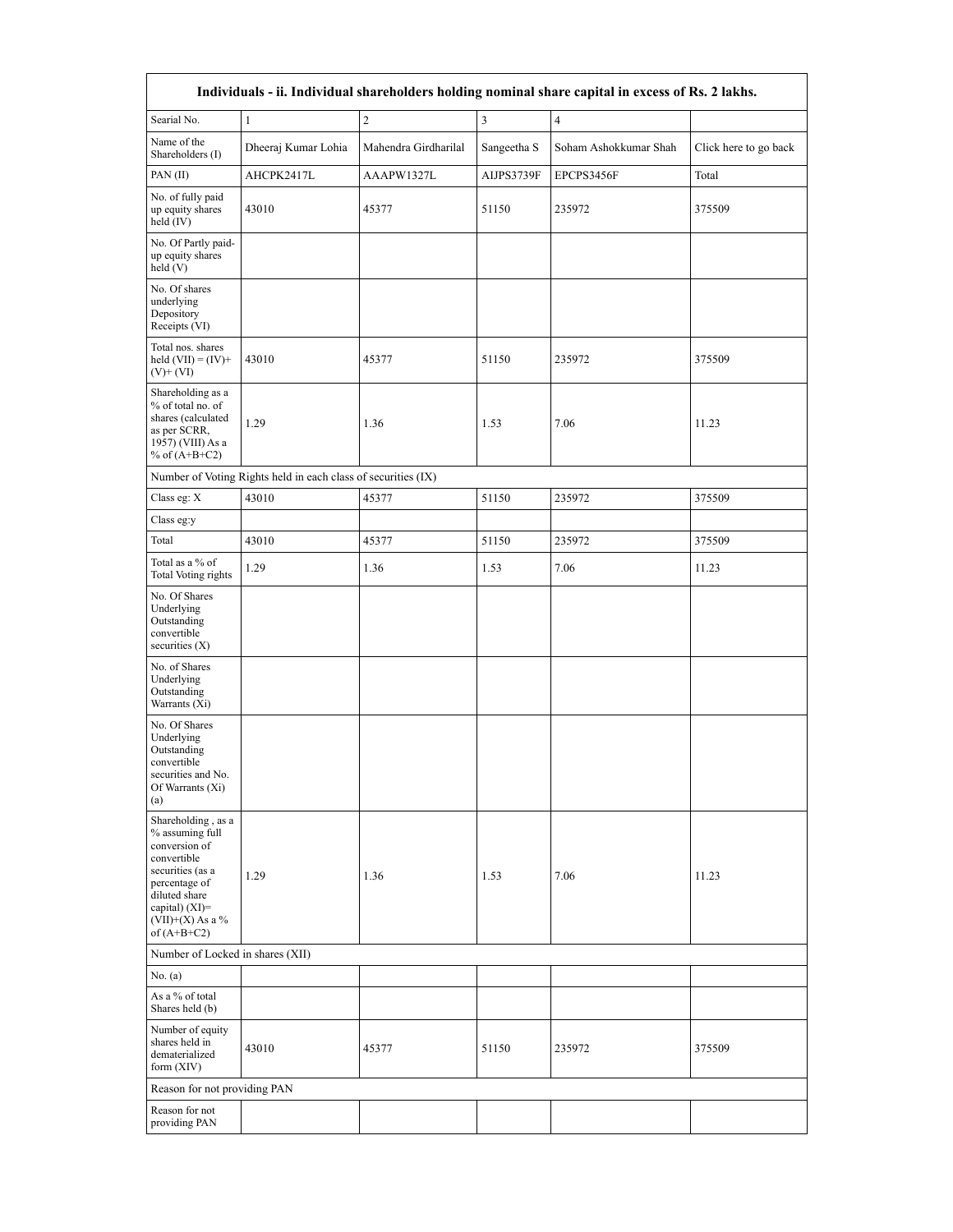| Any Other (specify)                                                                                                                                                                  |                      |                |                                                               |                     |                            |                                               |  |  |  |  |
|--------------------------------------------------------------------------------------------------------------------------------------------------------------------------------------|----------------------|----------------|---------------------------------------------------------------|---------------------|----------------------------|-----------------------------------------------|--|--|--|--|
| Searial No.                                                                                                                                                                          | $\mathbf{1}$         | $\overline{c}$ | 3                                                             | $\overline{4}$      | 5                          | 6                                             |  |  |  |  |
| Category                                                                                                                                                                             | <b>IEPF</b>          | <b>HUF</b>     | Non-Resident Indian<br>(NRI)                                  | Clearing<br>Members | <b>Bodies</b><br>Corporate | <b>Bodies Corporate</b>                       |  |  |  |  |
| Category / More<br>than 1 percentage                                                                                                                                                 | Category             | Category       | Category                                                      | Category            | Category                   | More than 1 percentage of<br>shareholding     |  |  |  |  |
| Name of the<br>Shareholders (I)                                                                                                                                                      |                      |                |                                                               |                     |                            | Strategic Capital Partners Private<br>Limited |  |  |  |  |
| PAN(II)                                                                                                                                                                              |                      |                |                                                               |                     |                            | AAXCS0909G                                    |  |  |  |  |
| No. of the<br>Shareholders (I)                                                                                                                                                       | $\mathbf{1}$         | 37             | 20                                                            | 6                   | 16                         | $\mathbf{1}$                                  |  |  |  |  |
| No. of fully paid<br>up equity shares<br>held (IV)                                                                                                                                   | 125181               | 34734          | 18549                                                         | 885                 | 282433                     | 245316                                        |  |  |  |  |
| No. Of Partly paid-<br>up equity shares<br>$\text{held}$ (V)                                                                                                                         |                      |                |                                                               |                     |                            |                                               |  |  |  |  |
| No. Of shares<br>underlying<br>Depository<br>Receipts (VI)                                                                                                                           |                      |                |                                                               |                     |                            |                                               |  |  |  |  |
| Total nos. shares<br>held $(VII) = (IV) +$<br>$(V)$ + $(VI)$                                                                                                                         | 125181               | 34734          | 18549                                                         | 885                 | 282433                     | 245316                                        |  |  |  |  |
| Shareholding as a<br>% of total no. of<br>shares (calculated<br>as per SCRR,<br>1957) (VIII) As a<br>% of $(A+B+C2)$                                                                 | 3.74<br>1.04<br>0.55 |                | 8.45<br>0.03                                                  |                     | 7.34                       |                                               |  |  |  |  |
|                                                                                                                                                                                      |                      |                | Number of Voting Rights held in each class of securities (IX) |                     |                            |                                               |  |  |  |  |
| Class eg: X                                                                                                                                                                          | 125181               | 34734          | 18549                                                         | 885                 | 282433                     | 245316                                        |  |  |  |  |
| Class eg:y                                                                                                                                                                           |                      |                |                                                               |                     |                            |                                               |  |  |  |  |
| Total                                                                                                                                                                                | 125181               | 34734          | 18549                                                         | 885                 | 282433                     | 245316                                        |  |  |  |  |
| Total as a % of<br>Total Voting rights                                                                                                                                               | 3.74                 | 1.04           | 0.55                                                          | 0.03                | 8.45                       | 7.34                                          |  |  |  |  |
| No. Of Shares<br>Underlying<br>Outstanding<br>convertible<br>securities $(X)$                                                                                                        |                      |                |                                                               |                     |                            |                                               |  |  |  |  |
| No. of Shares<br>Underlying<br>Outstanding<br>Warrants (Xi)                                                                                                                          |                      |                |                                                               |                     |                            |                                               |  |  |  |  |
| No. Of Shares<br>Underlying<br>Outstanding<br>convertible<br>securities and No.<br>Of Warrants (Xi)<br>(a)                                                                           |                      |                |                                                               |                     |                            |                                               |  |  |  |  |
| Shareholding, as a<br>% assuming full<br>conversion of<br>convertible<br>securities (as a<br>percentage of<br>diluted share<br>capital) (XI)=<br>$(VII)+(X)$ As a %<br>of $(A+B+C2)$ | 3.74                 | 1.04           | 0.55                                                          | 0.03                | 8.45                       | 7.34                                          |  |  |  |  |
| Number of Locked in shares (XII)                                                                                                                                                     |                      |                |                                                               |                     |                            |                                               |  |  |  |  |
| No. $(a)$                                                                                                                                                                            |                      |                |                                                               |                     |                            |                                               |  |  |  |  |
| As a % of total<br>Shares held (b)                                                                                                                                                   |                      |                |                                                               |                     |                            |                                               |  |  |  |  |
| Number of equity<br>shares held in<br>dematerialized<br>form $(XIV)$                                                                                                                 | 125181               | 34734          | 18549                                                         | 885                 | 272813                     | 245316                                        |  |  |  |  |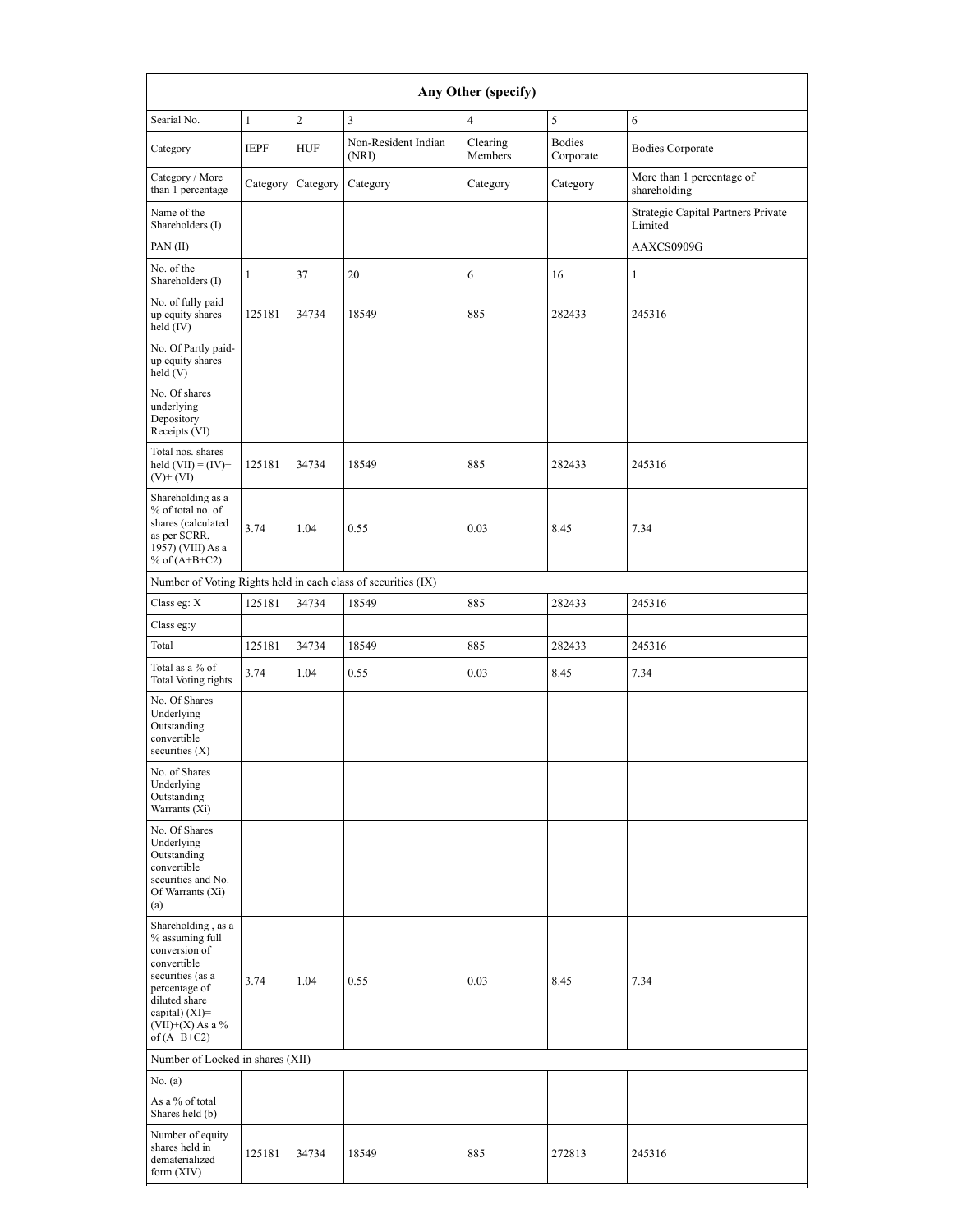Reason for not providing PAN

| $\sim$ Reason for not providing $1 \text{A}1$ |  |  |  |  |  |  |  |  |  |  |  |
|-----------------------------------------------|--|--|--|--|--|--|--|--|--|--|--|
| Reason for not<br>providing PAN               |  |  |  |  |  |  |  |  |  |  |  |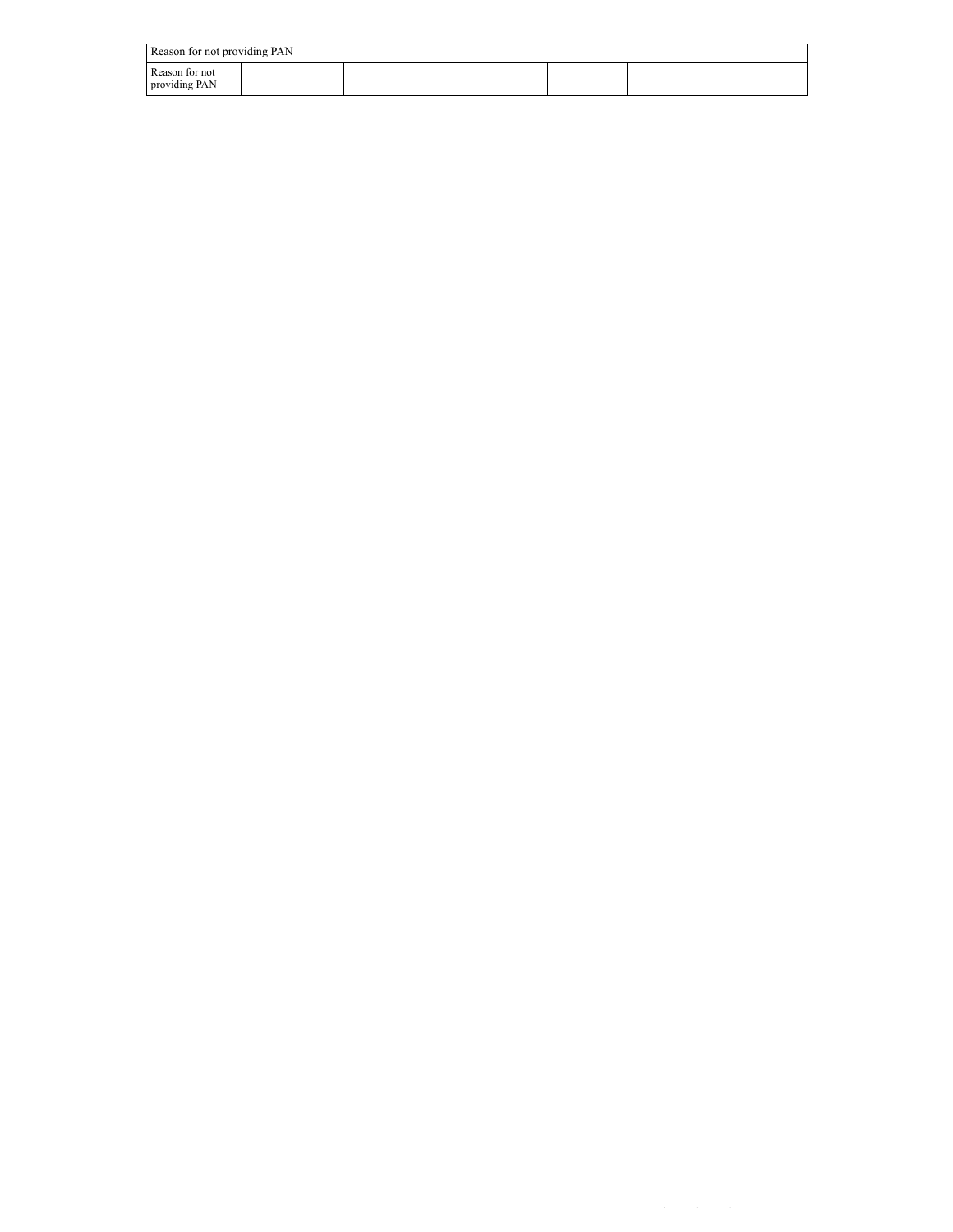| Any Other (specify)                                                                                                                                                                    |                                                               |  |  |  |  |  |  |  |
|----------------------------------------------------------------------------------------------------------------------------------------------------------------------------------------|---------------------------------------------------------------|--|--|--|--|--|--|--|
| Searial No.                                                                                                                                                                            |                                                               |  |  |  |  |  |  |  |
| Category                                                                                                                                                                               |                                                               |  |  |  |  |  |  |  |
| Category / More<br>than 1 percentage                                                                                                                                                   |                                                               |  |  |  |  |  |  |  |
| Name of the<br>Shareholders (I)                                                                                                                                                        | Click here to go back                                         |  |  |  |  |  |  |  |
| PAN (II)                                                                                                                                                                               | Total                                                         |  |  |  |  |  |  |  |
| No. of the<br>Shareholders (I)                                                                                                                                                         | 80                                                            |  |  |  |  |  |  |  |
| No. of fully paid<br>up equity shares<br>held (IV)                                                                                                                                     | 461782                                                        |  |  |  |  |  |  |  |
| No. Of Partly paid-<br>up equity shares<br>held (V)                                                                                                                                    |                                                               |  |  |  |  |  |  |  |
| No. Of shares<br>underlying<br>Depository<br>Receipts (VI)                                                                                                                             |                                                               |  |  |  |  |  |  |  |
| Total nos. shares<br>held $(VII) = (IV) +$<br>$(V)$ + $(VI)$                                                                                                                           | 461782                                                        |  |  |  |  |  |  |  |
| Shareholding as a<br>% of total no. of<br>shares (calculated<br>as per SCRR,<br>1957) (VIII) As a<br>% of $(A+B+C2)$                                                                   | 13.81                                                         |  |  |  |  |  |  |  |
|                                                                                                                                                                                        | Number of Voting Rights held in each class of securities (IX) |  |  |  |  |  |  |  |
| Class eg: $\mathbf X$                                                                                                                                                                  | 461782                                                        |  |  |  |  |  |  |  |
| Class eg:y                                                                                                                                                                             |                                                               |  |  |  |  |  |  |  |
| Total                                                                                                                                                                                  | 461782                                                        |  |  |  |  |  |  |  |
| Total as a % of<br>Total Voting rights                                                                                                                                                 | 13.81                                                         |  |  |  |  |  |  |  |
| No. Of Shares<br>Underlying<br>Outstanding<br>convertible<br>securities $(X)$                                                                                                          |                                                               |  |  |  |  |  |  |  |
| No. of Shares<br>Underlying<br>Outstanding<br>Warrants (Xi)                                                                                                                            |                                                               |  |  |  |  |  |  |  |
| No. Of Shares<br>Underlying<br>Outstanding<br>convertible<br>securities and No.<br>Of Warrants (Xi)<br>(a)                                                                             |                                                               |  |  |  |  |  |  |  |
| Shareholding, as a<br>% assuming full<br>conversion of<br>convertible<br>securities (as a<br>percentage of<br>diluted share<br>capital) $(XI)=$<br>$(VII)+(X)$ As a %<br>of $(A+B+C2)$ | 13.81                                                         |  |  |  |  |  |  |  |
| Number of Locked in shares (XII)                                                                                                                                                       |                                                               |  |  |  |  |  |  |  |
| No. (a)                                                                                                                                                                                |                                                               |  |  |  |  |  |  |  |
| As a % of total<br>Shares held (b)                                                                                                                                                     |                                                               |  |  |  |  |  |  |  |
| Number of equity<br>shares held in<br>dematerialized<br>form $(XIV)$                                                                                                                   | 452162                                                        |  |  |  |  |  |  |  |
| Reason for not providing PAN                                                                                                                                                           |                                                               |  |  |  |  |  |  |  |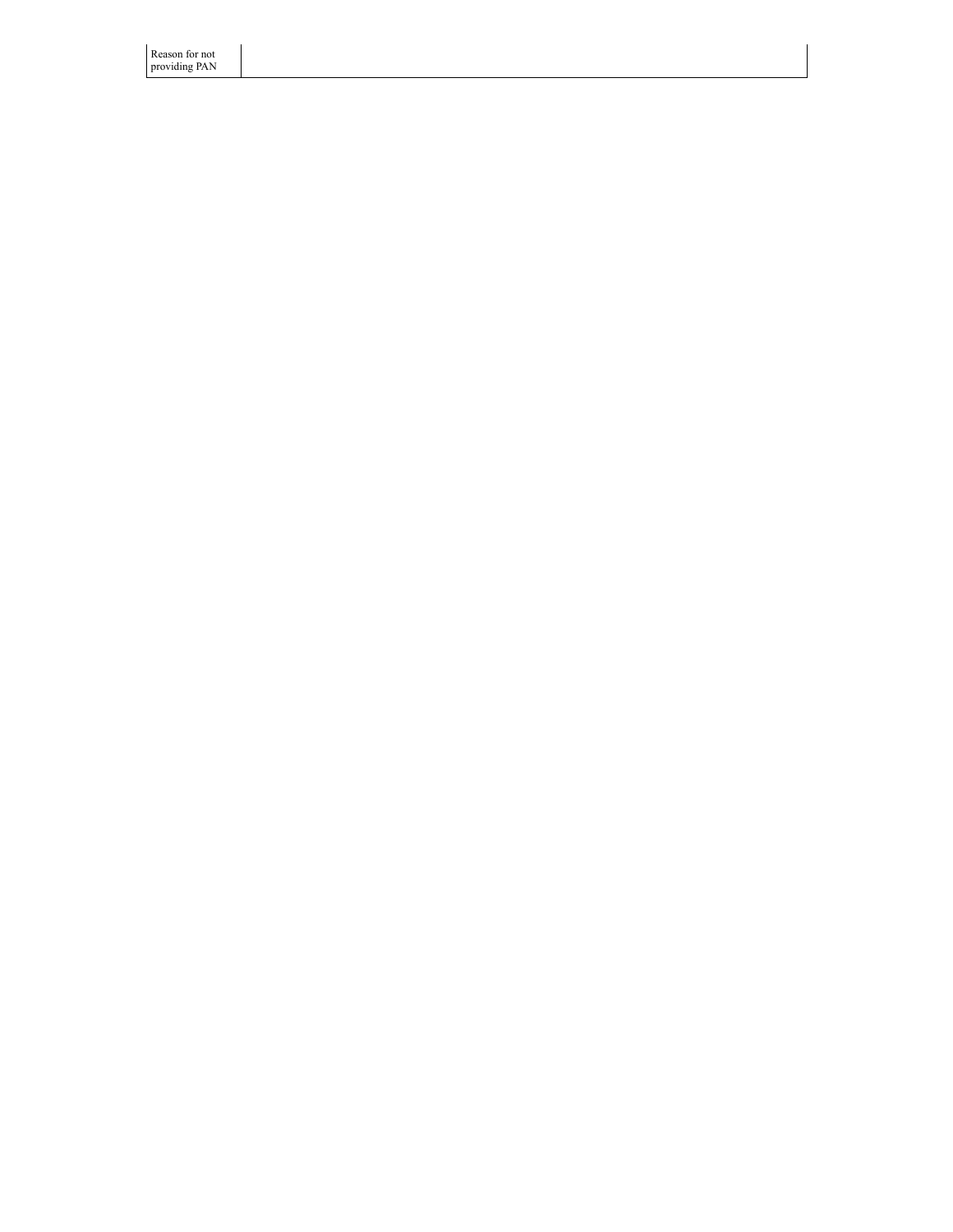| No. | Searial Number of | Outstanding shares held in demat or | voting rights    | Disclosure of notes on shares which remain |
|-----|-------------------|-------------------------------------|------------------|--------------------------------------------|
|     | shareholders      | unclaimed suspense account          | which are frozen | unclaimed for public shareholders          |
|     |                   | 125181                              | 125181           | Textual Information(1)                     |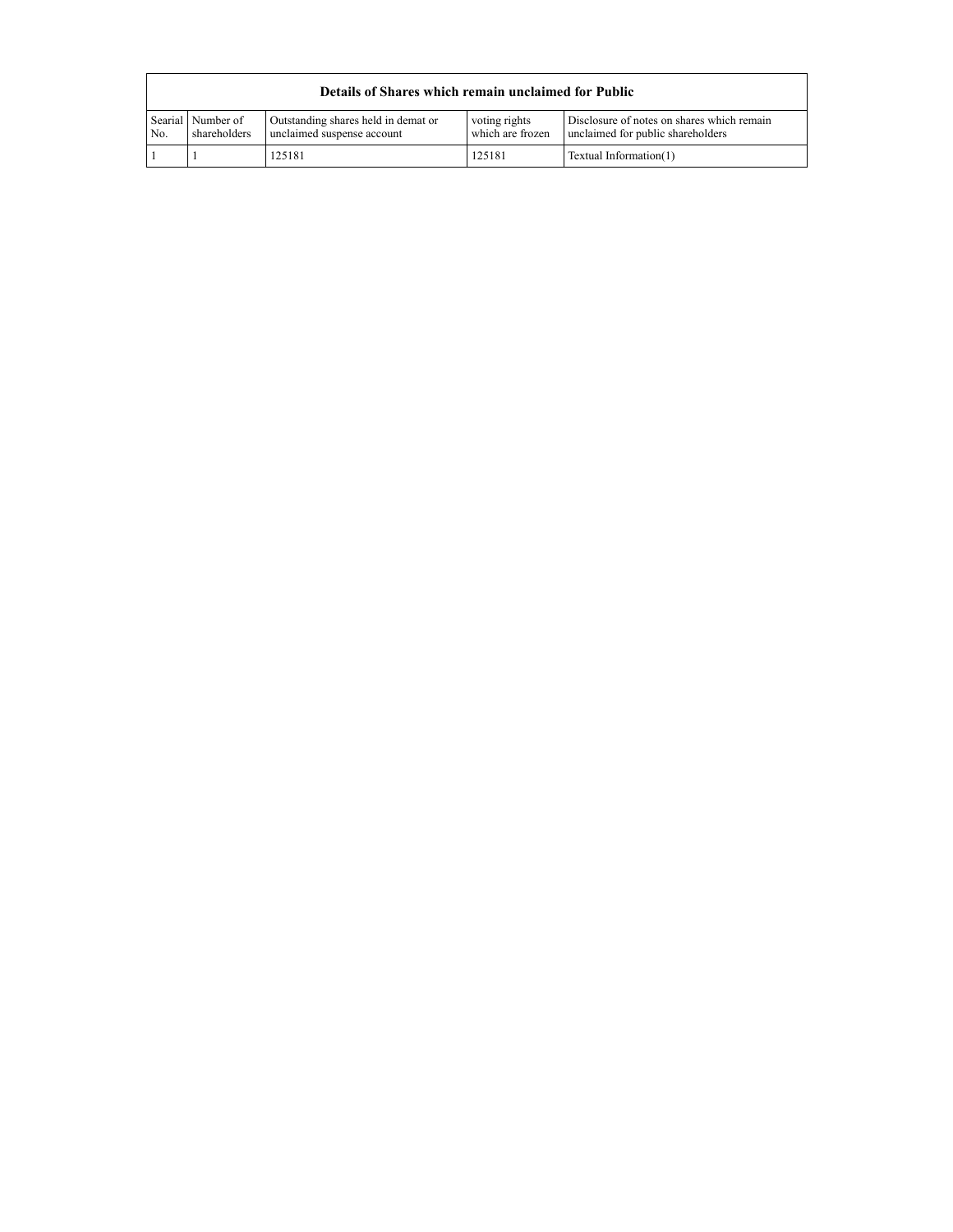|                        |             | <b>Text Block</b> |
|------------------------|-------------|-------------------|
| Textual Information(1) | <b>IEPF</b> |                   |